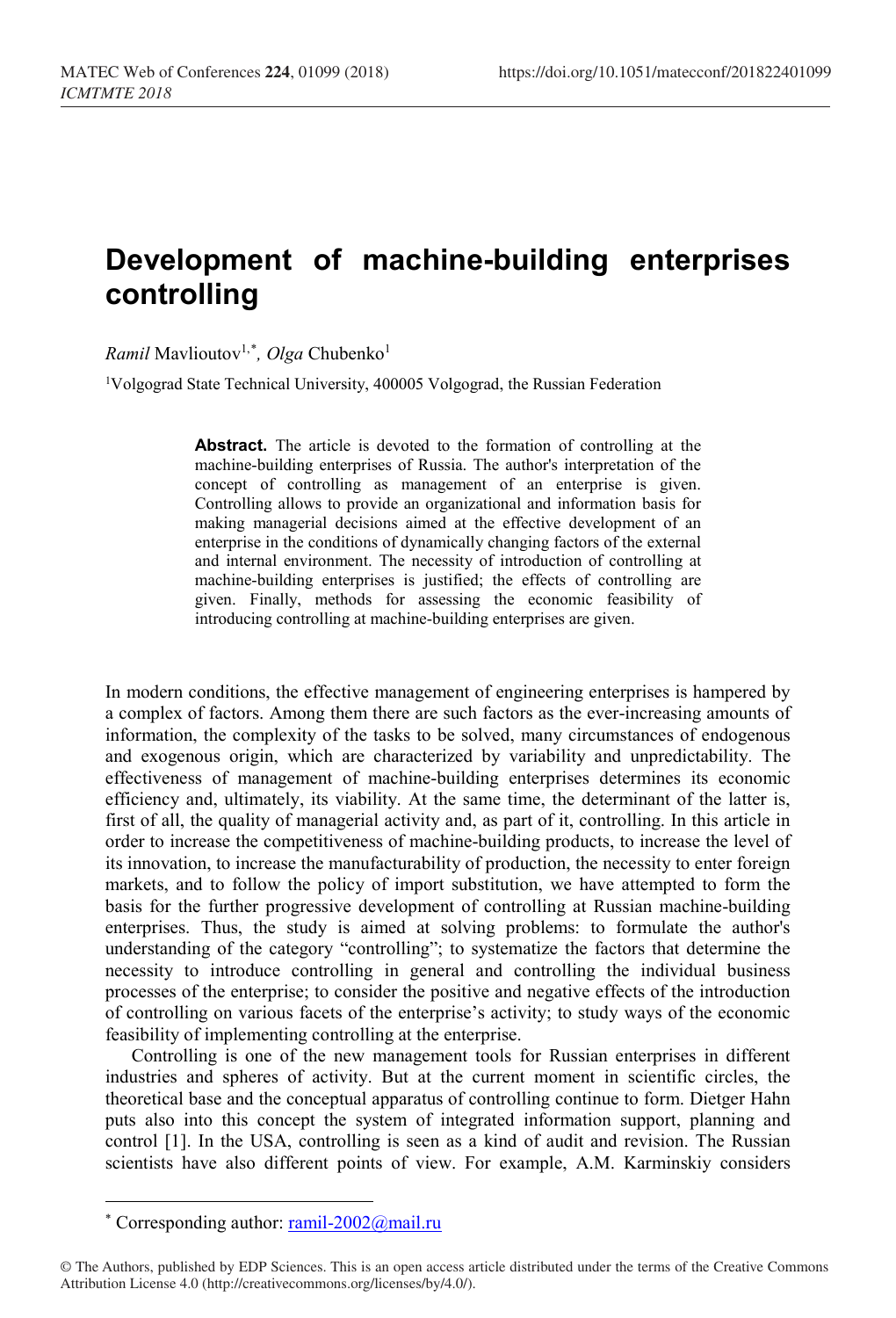controlling as a system management aimed at ensuring a long-term effective operation of the enterprise [2]. And, for example, V.B. Ivashkevich believes that controlling should be considered as a system of using economic information for the purposes of enterprise management [3]. G.A. Korolyova puts in this concept a system for improving management effectiveness in general [4].

On the basis of the analysis, it is determined that none of the definitions of controlling can be fully accepted. Nevertheless, in the context of this article, we, in accordance with the position of A.G. Zhakevich [5], we understand controlling as the management of an enterprise, which allows to provide an organizational and information basis for making managerial decisions aimed at the effective development of an enterprise in the conditions of dynamically changing factors of the external and internal environment.As of 2014, preceding the beginning of the current wave of the crisis of the national economy, a separate subdivision with controlling functional has only a quarter of large business entities, although some top managers of some 90% of Russia's industrial giants are somehow aware of it [6].

This background reveals the increasingly aggravated factors that determine the necessity of introducing controlling at the machine-building industry as a whole. They can be systematized in six directions.

1. Organizational structure. Most managers of the lower and middle level do not have a clear idea of the organizational structure of the enterprise. Top management is often characterized by the lack of not only regulated areas and levels of competence, but also areas of responsibility.

2. Nomenclature of products. The production program of most machine-building enterprises is characterized by a high degree of inertia, and hence a whole complex of interrelated circumstances, the main of which is an outdated model range, low consumer characteristics of the products.

3. Procurement logistics. The main factor here is the prevalence of the traditional method, when raw staff and materials are procured at the same time in the full required volume, over the operational method.

4. The state of fixed production assets. There is an obsolete physical and moral fixed assets for production purposes. The situation is exacerbated by the unsystematic planned preventive repairs.

5. Staff motivation. There are many cases of lack of interest in the results of work, which is due to the perception of the work performed as a duty. This lack of interest is also caused by the factors of the organizational structure considered above.

6. Information environment. This includes a small degree of transition to electronic document management, and the organization of information flows, as well as a lack of IT support and software.

Further, it will be logical to systematize the prerequisites for the introduction of controlling certain business processes of a machine-building enterprise based on these factors. To do this, let's refer to Figure 1.

It is necessary to note that within the frame of controlling products engineering is to provide specialized knowledge for solving technological and organizational issues [7].

Before the implementation of controlling, enterprise management should consider the positive and negative effects of its implementation. From the standpoint of economic activity, indicators of financial and economic activities in general, and indicators of liquidity, financial stability, profitability, business activity in particular, have a long-term stable trend of increase. At the same time, the cost of implementing the controlling system is relatively high and this fact leads to reduction of its availability to a large number of economically insolvent enterprises. From the point of view of staffing, the full implementation of controlling, providing for the establishment of an appropriate structural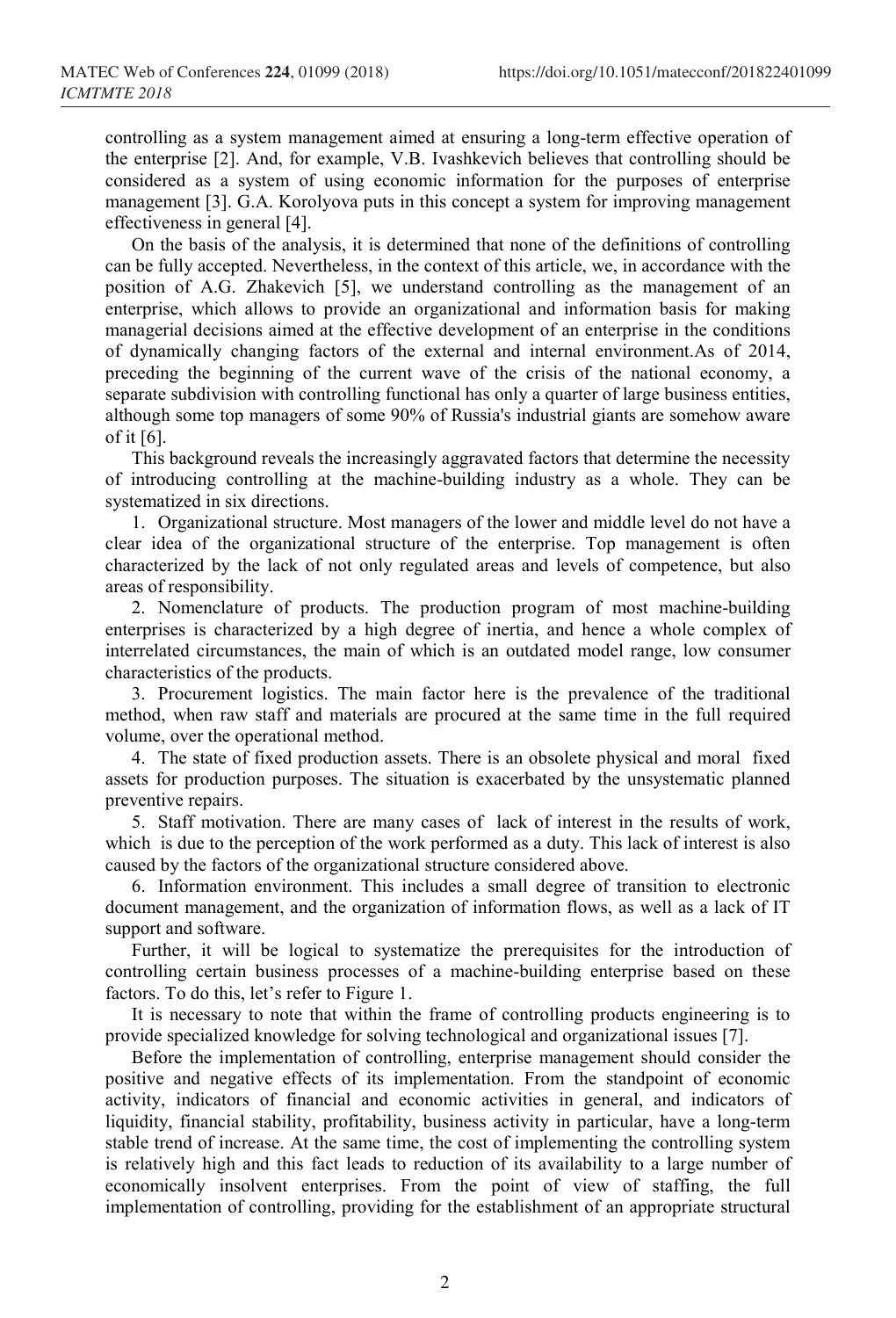unit at the enterprise, for the most mobile, adaptive part of the workforce, creates opportunities for the career growth. However, there is a threat, first of all for the employees of the top management, whose deprivation of authority will rightly raise the question if not about the reduction, then about the revision of their wages.



**Fig. 1.** Factors determining the necessity of implementation of controlling at Russian machinebuilding enterprises

If the management of the enterprise has decided in principle to implement controlling, it becomes necessary to assess the degree of economic feasibility of this. Consideration of the positions of a wide range of researchers [8-12] led to the conclusion that at the current time there is no standard solution to this problem. At the same time, the problem is complicated by the necessity to estimate the effectiveness of controlling at various stages of the life cycle of a machine-building enterprise: at the stage preceding the introduction of controlling when its expected results are estimated; in the process of the controlling system, when it becomes necessary to assess the effectiveness of controlling from the standpoint of understanding the necessity for its modernization. The multitasking of controlling estimation has given us reasons to identify a number of methods for assessing the economic feasibility of introducing controlling, which, in turn, allowed to create the methodical apparatus of estimation already functioning at the enterprise controlling system.

Estimation of expected results of introduction of controlling in the enterprise can be made by the following methods.

1. Correlation of the result and the costs applied to its achievement. The basis of the approach is the comparison of the effect that is achieved by the introduction of controlling, with the costs that are caused by the introduction. This approach can be formalized by the following equation:

$$
E_i = \frac{R_i}{C_i}, \ i = \overline{1, n}, \tag{1}
$$

where  $E_i$  is the effect,

*Ri* is the result,

*Ci* is the costs.

The role  $E_i$  of can belong to the effects of different genesis: the economic, technological, information, social, image one, etc. Hence the cumulative effect of the introduction of controlling at the enterprise is determined by the equation: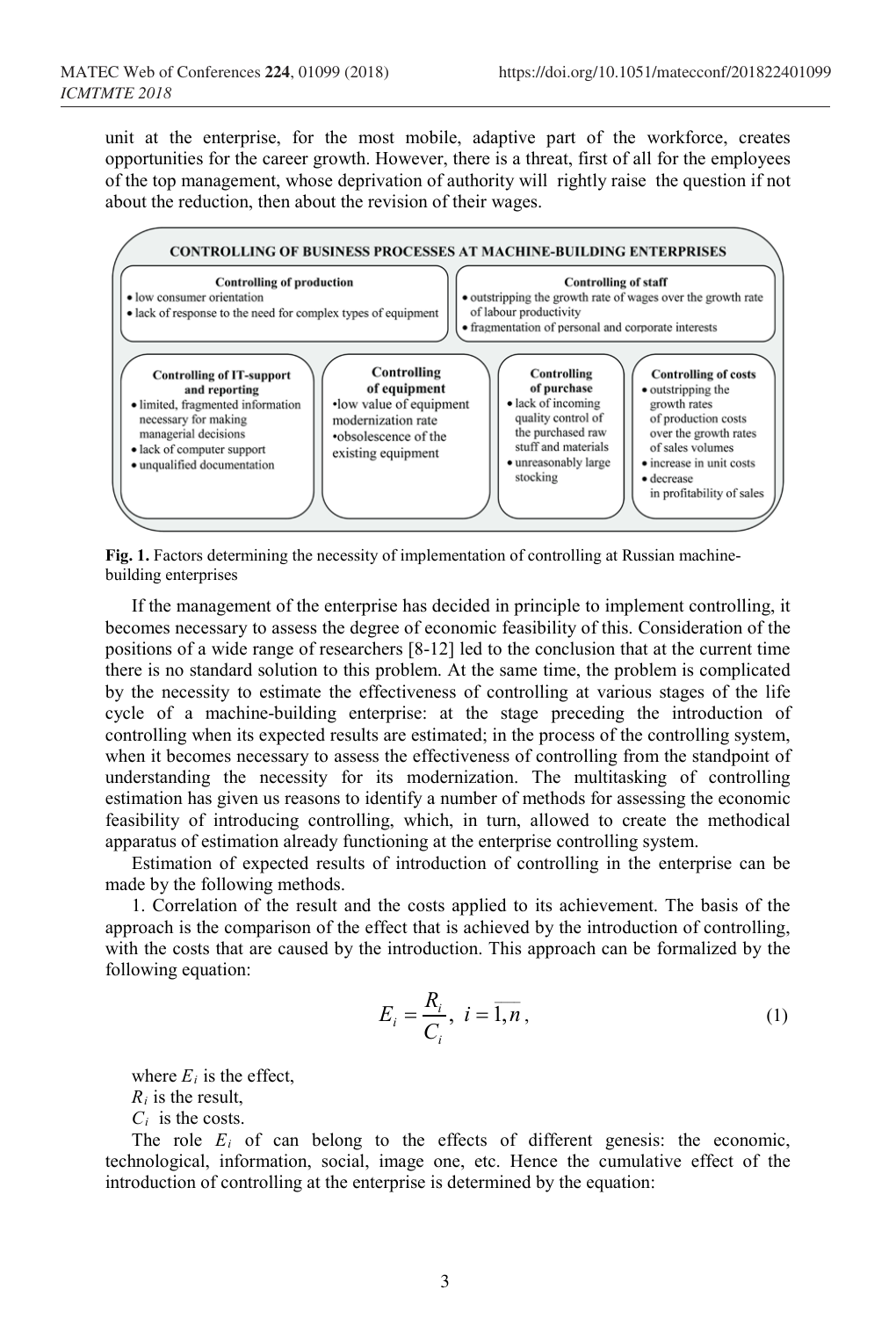$$
E = \sum_{i=1}^{n} E_i
$$
 (2)

This method is characterized by two drawbacks. Firstly, it is difficult, if not impossible, to quantify (especially from the point of view of finances) results within the framework of individual effects (for example, social effects). The costs caused by the introduction of controlling are also difficult to structure within the framework of correlation with this or that effect. Secondly, the approach does not take into account the influence of uncertain factors of endogenous and exogenous origin. This uncertainty causes the necessity to use tools that would allow to take into account the unavoidable uncertainty of the internal and external environment of the enterprise. To these tools can be attributed the apparatus of odd sets.

2. The indeterminate value of the payback of the introduction of controlling. Let's assume that it is possible to estimate with the set interval: the amount of the costs caused by the introduction of controlling (denoted as  $[C_1, C_2]$ ); the value of the increase in the financial flow due to controlling (denoted as  $[CF<sub>1</sub>, CF<sub>2</sub>]$ ). Hence the definition of the payback of the introduction of controlling (denoted as  $[E_1, E_2]$ ) is made through the equation:

$$
[E_1, E_2] = \frac{[CF_1, CF_2]}{[C_1, C_2]}
$$
\n(3)

Taking into account operations with positive definite fuzzy numbers [13], we can represent the equation (3) in the following form:

$$
[E_1, E_2] = \frac{[CF_1]}{[C_2]}, \frac{[CF_2]}{[C_1]}
$$
\n(4)

So, the payback of implementing controlling at the enterprise is estimated in intervals. At the same time, there is a necessity to estimate the probability of recoupment of the introduction of controlling. To do this, we resort to the graphical interpretation (Figure 2), which was formed by the intersections of the interval estimation of the financial flow increase due to the introduction of controlling, and the interval estimation of the costs caused by this implementation, as well as the bisectors of the *C-*0*-CF* angle. In this case, the introduction of controlling will come to the payback when *CF> C*. And the probability of recoupment of the introduction of controlling is determined by the ratio of the area of the cost recovery zone to the total area of the rectangle, which is formed by the boundaries of the fuzzy numbers of the expected increase in the financial flow and the expected costs.

The equation (4) can also be applied in the case of an estimation of the recoupment of measures to modernize the controlling system already in place at the enterprise. In this case, the costs of upgrading the controlling system are in the role of  $[C_1, C_2]$ ,  $[CF_1, CF_2]$ assumes the role of the financial flow increase caused by the modernization of the controlling system, and  $[E_1, E_2]$  is viewed as a payback for the modernization of the controlling system.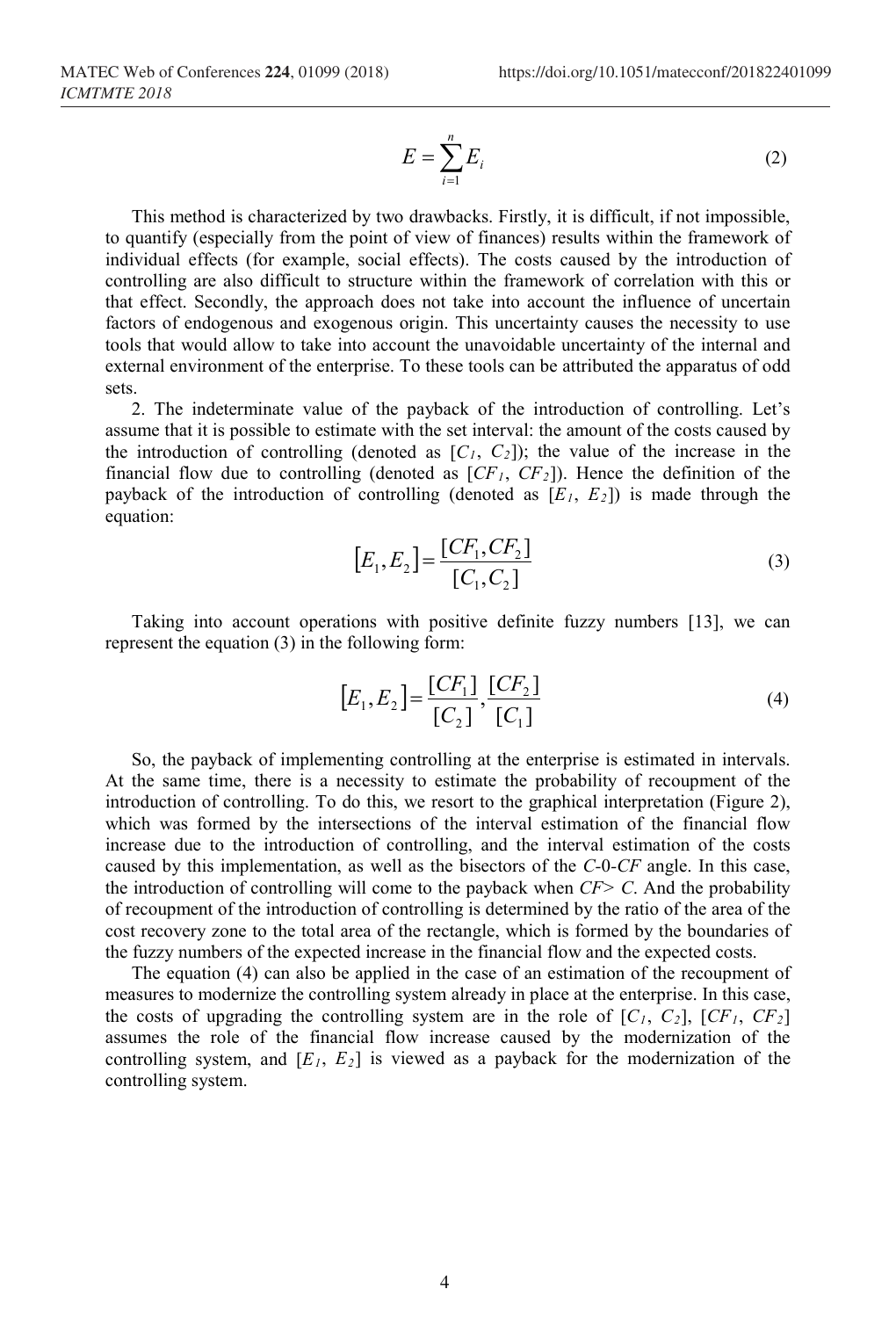

**Fig. 2.** Estimation of recoupment of costs of implementation of controlling at machine-building enterprises

Along with this, DuPont equation (The DuPont System of Analysis) allows us to formulate a factor model, which makes the possibility to evaluate the influence of a group of factors on profit growth, which is caused by the introduction of controlling at the enterprise:

$$
\Delta P = \frac{P'}{IQ} \times \frac{IQ}{VS'} \times \frac{YS'}{VS_0} \times \frac{\Delta P}{P'} \times VS_0 ,
$$
 (5)

where ∆*P* is the gain of profit, caused by introduction at the enterprise of controlling

 $P'$  is the profit of the enterprise that introduced controlling,

*IQ* is the quality of knowledge and skills available to the controller (an employee whose duties include controlling) and that enable to perform work effectively,

*VS/* is the volume of sales of the enterprise on which controlling is introduced,

 $VS_0$  is the volume of sales of an enterprise on which controlling has not been implemented,

Along with methods based on monetary measurements, non-monetary measurements are applicable to monitor the effectiveness of controlling at a machine-building enterprise. In our opinion, this method can be the indicator of satisfaction with the work of employees performing the functions of controllers and controlling service in general. It is based on scoring based on the weights of the criteria. In general, the indicator of satisfaction with the functioning of controlling at a mechanical engineering enterprise is proposed to be calculated using the equation:

$$
S = \sum_{i=1}^{n} Z_{i, relative} \times sg_i, \qquad (6)
$$

where  $Z_{i,relative}$  is the ratio of the value of the criterion in the reporting period  $(Z_{i,ap})$  to its value in the base period  $(Z_{i,bp})$ , that is  $Z_{i,relative} = Z_{i,ap}/Z_{i,bn}$ ,

 $sg<sub>i</sub>$  is the weight of the criterion.

The system of criteria is formed by an expert method with at least five (more criteria increase the objectivity of the estimation), each of which is assigned its own weight. These criteria must take into account the specifics of the enterprise: industry identity, features of the nomenclature of the products, consumers, suppliers, etc. Objectively, this method is